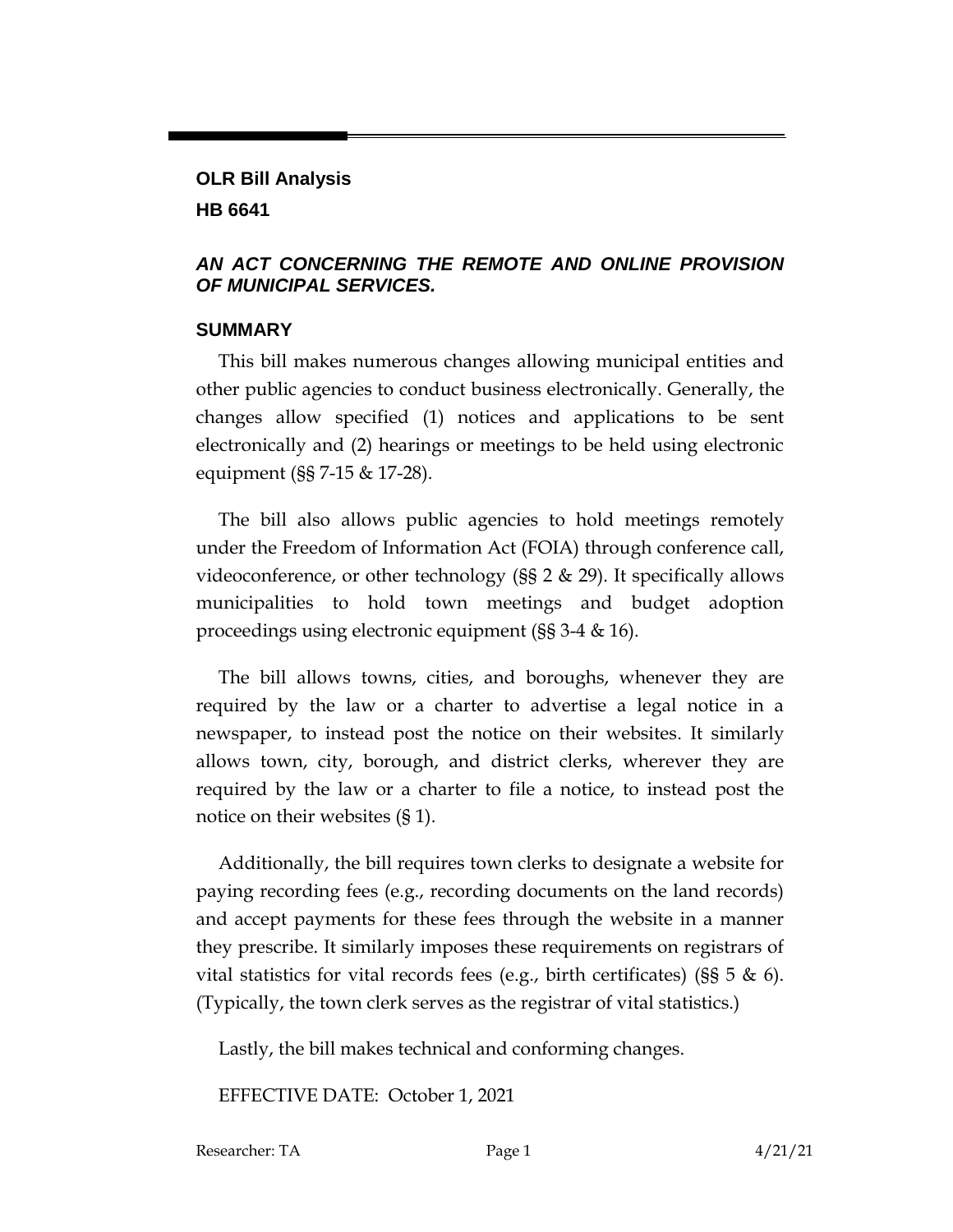## **§§ 2 & 29 — FOIA**

# *Conducting Meetings*

Under current law, FOIA's definition of "meeting" includes those held by electronic equipment, but it does not explicitly authorize, or establish procedures for, telephone or other remotely held meetings (see BACKGROUND).

The bill explicitly allows meetings to be held under FOIA using electronic equipment or simultaneously in-person and using electronic equipment. (Presumably, they can also hold in-person meetings.) It requires that meetings held using either of these methods provide opportunity for comment or testimony, voting, or other participation, as applicable. Additionally, it requires meeting participants (both agency members and the public) to state their name and title (if applicable) each time before speaking in a meeting conducted using electronic equipment.

Under the bill, "electronic equipment" means any technology facilitating real-time public access to and participation in meetings, including telephone, video, or other conferencing platforms.

# *Meeting Minutes*

Under existing law, FOIA requires (1) public agencies to make meeting minutes available in the agency's office within seven days after the meeting and (2) public agencies, other than those of political subdivisions (e.g., municipalities), to post meeting minutes on their websites within this timeframe. The bill extends both of these requirements (and the exception to the website positing requirement) to any audio or video recording or transcript of a meeting. (However, the bill does not require agencies to record or transcribe meetings.)

# *Agendas for Regular Meetings*

Under current law, FOIA requires state agencies to post agendas for regular meetings on their websites at least 24 hours before the meeting but it does not apply this requirement to political subdivisions. The bill instead requires all public agencies to post their meeting agendas on their websites. Under the bill, regular meeting agendas must also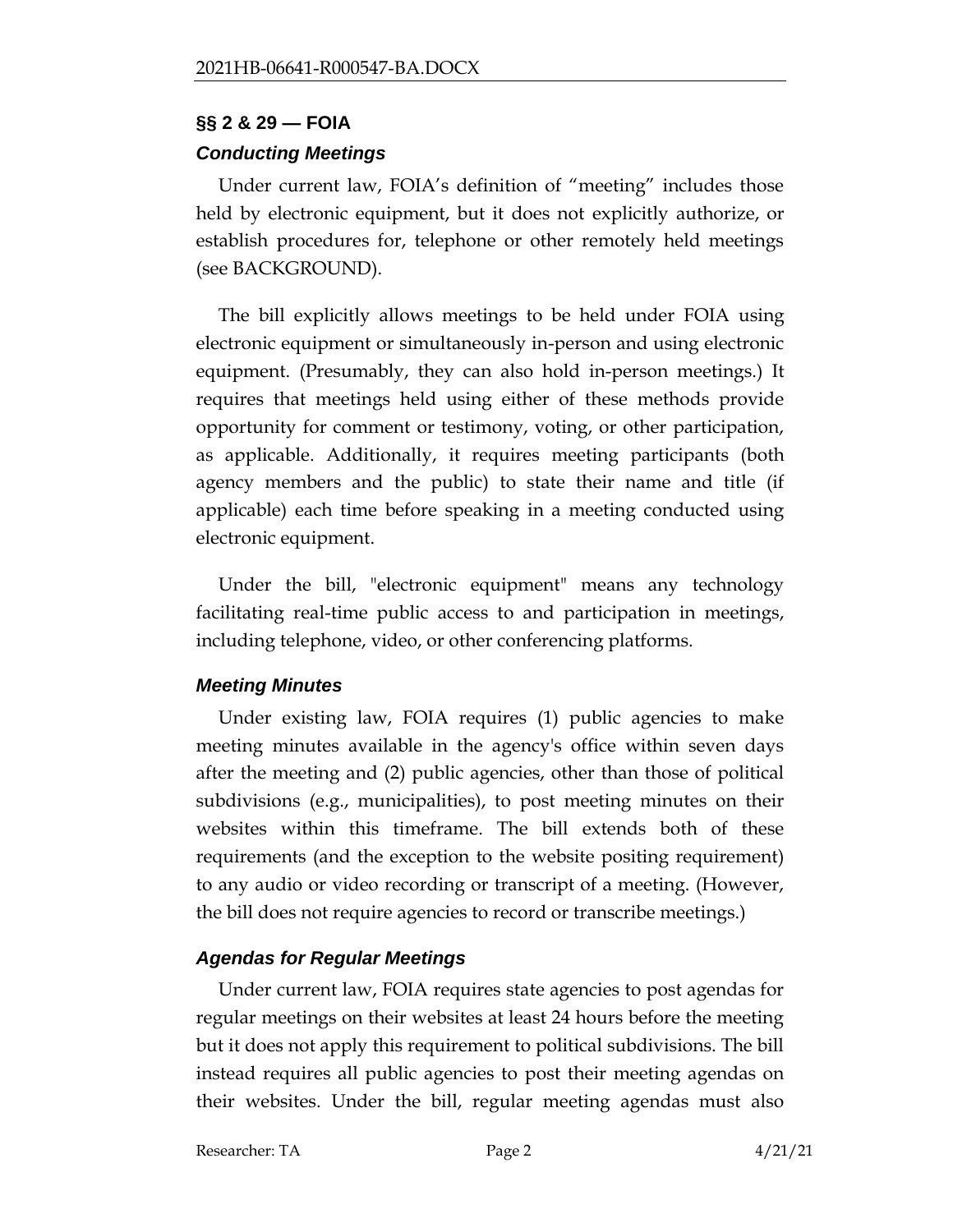include instructions for the public to (1) attend the meeting in person or electronically and (2) comment, vote, or otherwise participate, as applicable.

## *Notices of a Special Meeting*

The bill similarly requires that the above instructions for meeting attendance and participation be included in any notice of a special meeting. (A special meeting is one held to consider business that (1) was unforeseen when scheduling regular meetings and (2) should be addressed before the next regular meeting.)

The bill allows notices of a special meeting to be electronically sent to a public agency's members rather than delivered to their homes as current law requires. Current law also allows members to waive delivery of the notice by filing a written waiver with the agency's clerk or secretary. The bill allows members to submit these waivers electronically.

# **§§ 3-4 & 16 — TOWN MEETINGS AND BOARD OF FINANCE PROCEEDINGS**

The bill allows town meetings to be held under FOIA using electronic equipment or simultaneously in-person and using electronic equipment. (Presumably, they may also be held in-person). It requires that meetings held using either of these methods provide opportunity for comment or testimony, voting, or other participation, as applicable.

Presumably, the bill's provisions allowing voting through electronic equipment apply only to votes taken at the town meeting itself and do not extend to votes taken at an adjourned town meeting (i.e., a referendum).

The bill also allows municipal boards of finance to hold specified meetings and hearings using electronic equipment or simultaneously in person and using electronic equipment. It applies to (1) public hearings on the proposed annual budget, (2) the board's meeting at which it votes on a recommended budget, and (3) the board's meeting to lay a tax on the grand list. (It also appears to apply to the town meeting at which the budget is voted on.)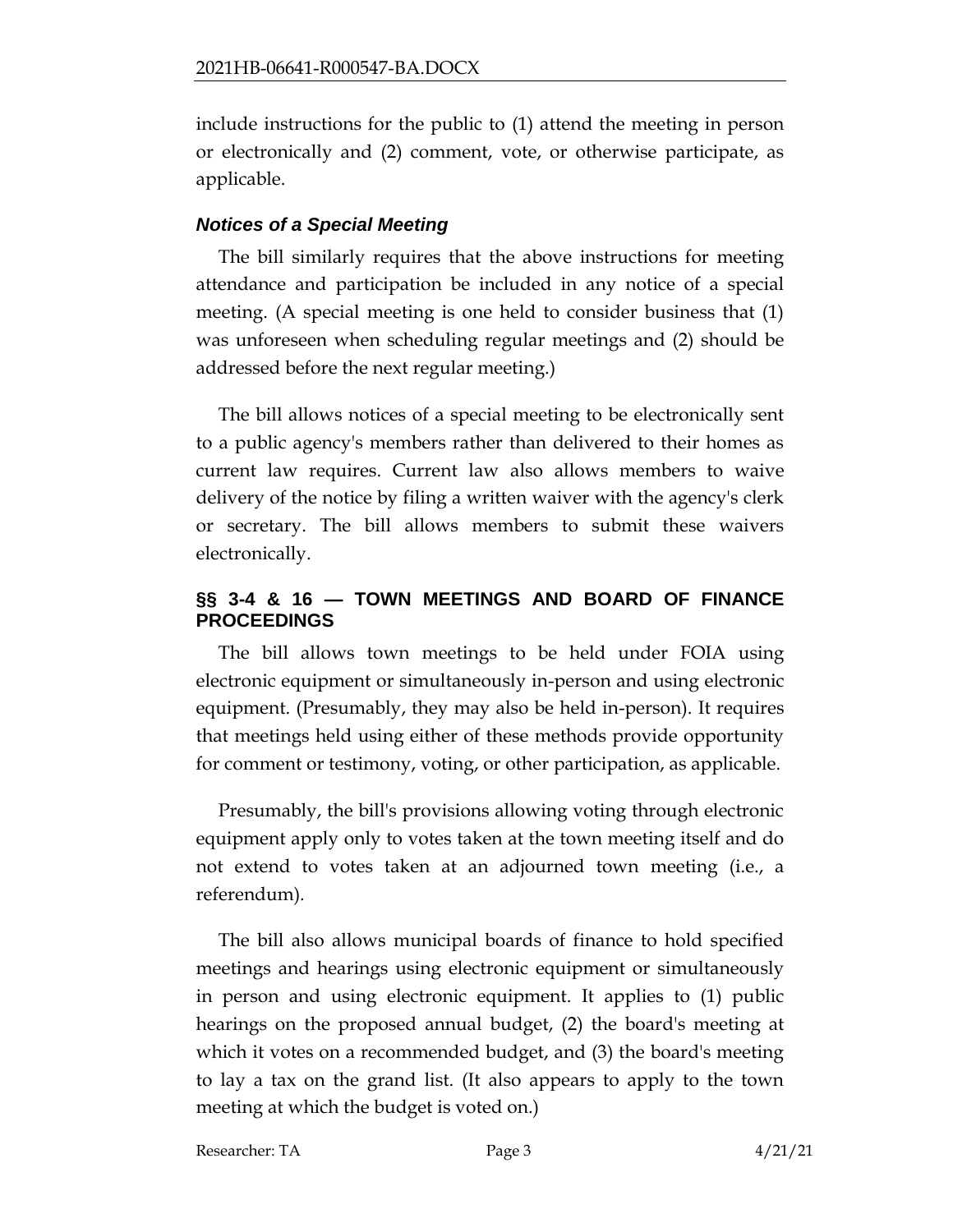As with town meetings, the bill requires boards of finance holding hearings or meeting using electronic equipment to provide opportunity for comment or testimony, voting, or other participation, as applicable.

# **§§ 7-15 & 17-28 — ELECTRONIC TRANSACTIONS BY MUNICIPAL PROGRAMS AND ENTITIES**

The bill makes numerous changes allowing municipal entities or programs to conduct business or otherwise operate using electronic means, as shown in Table 1. Generally, the changes allow specified (1) notices and applications to be sent electronically and (2) hearings or meetings to be held using electronic equipment.

The bill defines "electronic equipment" for these purposes as any technology facilitating real-time communication between two or more individuals, including telephone, video, or other conferencing platforms.

| Ş     | <b>Municipal</b><br><b>Entity or</b><br>Program       | <b>Action</b>                                                                                                                                                                  | <b>Electronic Option Allowed</b><br>by Bill                                                        |
|-------|-------------------------------------------------------|--------------------------------------------------------------------------------------------------------------------------------------------------------------------------------|----------------------------------------------------------------------------------------------------|
| $8-9$ | Discriminatory<br>practices<br>board                  | Hearing on alleged discriminatory<br>practice                                                                                                                                  | Allows hearing to be<br>conducted by electronic<br>equipment                                       |
| 10    | Municipal<br>revenue-<br>sharing<br>agreements        | Opportunity for public<br>participation in the negotiations<br>between the municipalities                                                                                      | Specifies that public<br>participation may be in person,<br>writing, or by electronic<br>equipment |
| 11    | Foreclosed<br>residential<br>property<br>registration | Registration with municipal clerk<br>of a residential property on which<br>a plaintiff commences a<br>foreclosure action                                                       | Allows registration to be<br>completed electronically in a<br>manner the clerk prescribes          |
|       |                                                       | Notice to clerk by plaintiff of any<br>change in the registration<br>information                                                                                               | Allows plaintiff to provide this<br>information by email                                           |
|       |                                                       | Registration with clerk of a<br>residential property by the person<br>to whom title vests in a<br>foreclosure action (or registration<br>update if the person is the plaintiff | Allows registration or update to<br>be sent by email                                               |

**Table 1: Electronic Transactions Authorized by Bill**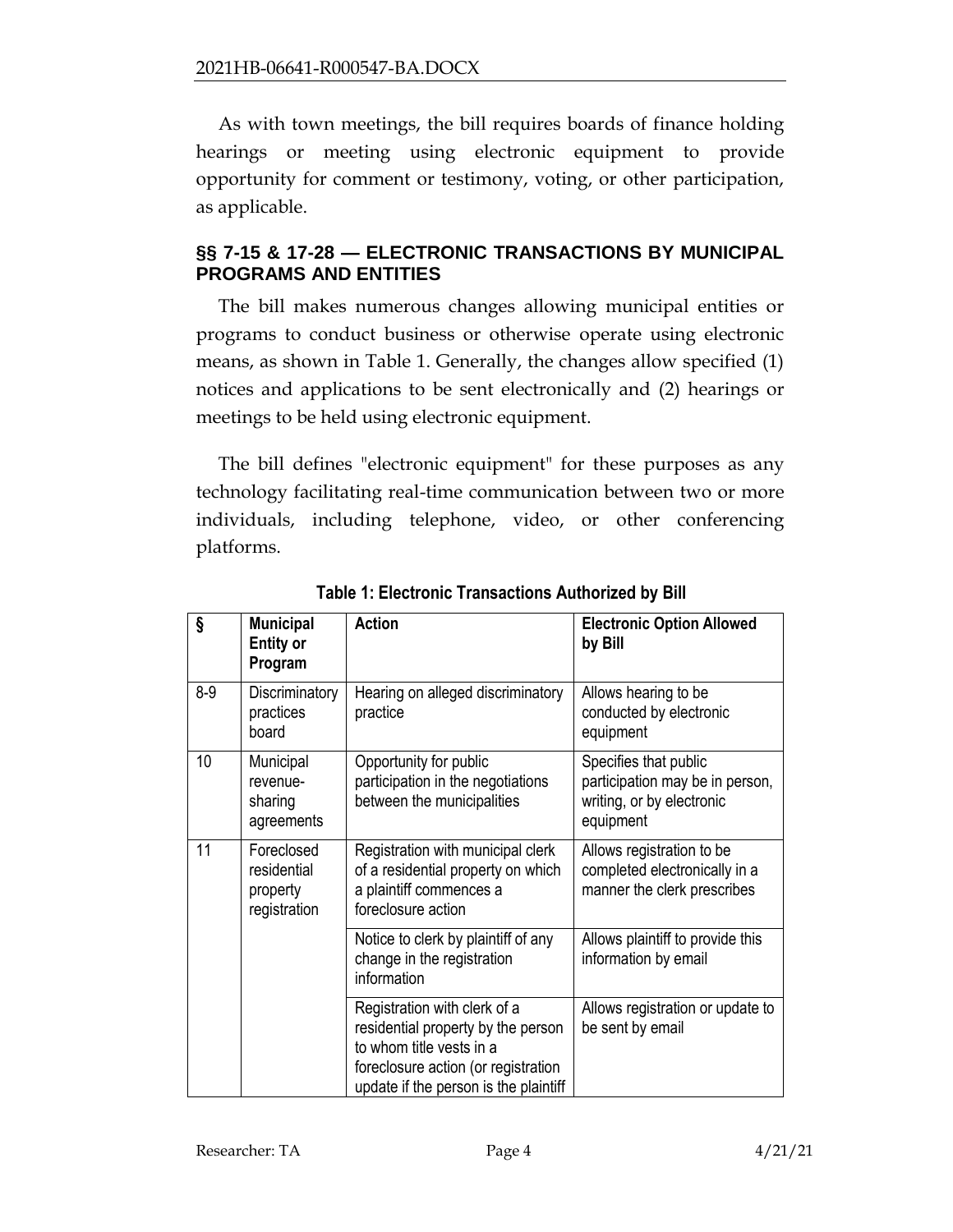|           |                                            | in the action)                                                                                                                                                                                                        |                                                                                                                                                                                                                                                       |
|-----------|--------------------------------------------|-----------------------------------------------------------------------------------------------------------------------------------------------------------------------------------------------------------------------|-------------------------------------------------------------------------------------------------------------------------------------------------------------------------------------------------------------------------------------------------------|
|           |                                            | Notice to clerk by registrant of<br>any change in the registration<br>information                                                                                                                                     | Allows registrant to provide<br>this information by email                                                                                                                                                                                             |
| 12        | Parking<br>violation<br>hearings           | Notice to vehicle owner or<br>operator of fines, penalties, costs,<br>or fees for alleged parking<br>violations                                                                                                       | Allows notice to be sent to the<br>owner's or operator's email<br>address if known                                                                                                                                                                    |
|           |                                            | Request by owner or operator for<br>a hearing before a parking<br>violation hearing officer                                                                                                                           | Allows owners and operators<br>to make this request by email                                                                                                                                                                                          |
|           |                                            | Hearing                                                                                                                                                                                                               | Allows hearing to be held in<br>person or by electronic<br>equipment                                                                                                                                                                                  |
| $13 - 15$ | Municipal<br>water<br>pollution<br>control | Public hearing on sewerage<br>system connection and use<br>charges                                                                                                                                                    | Allows hearing to be<br>conducted by electronic<br>equipment                                                                                                                                                                                          |
|           | authority                                  |                                                                                                                                                                                                                       | Requires that hearing notice<br>be published on municipality's<br>website, rather than in a<br>newspaper as current law<br>requires                                                                                                                   |
|           |                                            | Charges that are finalized or<br>revised after the public hearing                                                                                                                                                     | Requires that copy of the<br>charges be published on<br>municipality's website, rather<br>than in a newspaper as current<br>law requires (the bill retains<br>existing law's requirement that<br>it also be filed in the municipal<br>clerk's office) |
|           |                                            | Public hearings on orders issued<br>to building owners to (1) connect<br>the building to an available<br>sewerage system or (2) construct<br>and connect the building to an<br>alternative sewage treatment<br>system | Allows hearing to be<br>conducted by electronic<br>equipment                                                                                                                                                                                          |
| 17        | Local land<br>use boards                   | Subdivision or zoning regulations<br>adopted by board                                                                                                                                                                 | Requires board to publish<br>regulations on its website, in<br>addition to making printed<br>copies available at a<br>reasonable price as existing<br>law requires                                                                                    |
| 18-19     | Boards of                                  | Appeals to board by taxpayers                                                                                                                                                                                         | Allows taxpayers to file                                                                                                                                                                                                                              |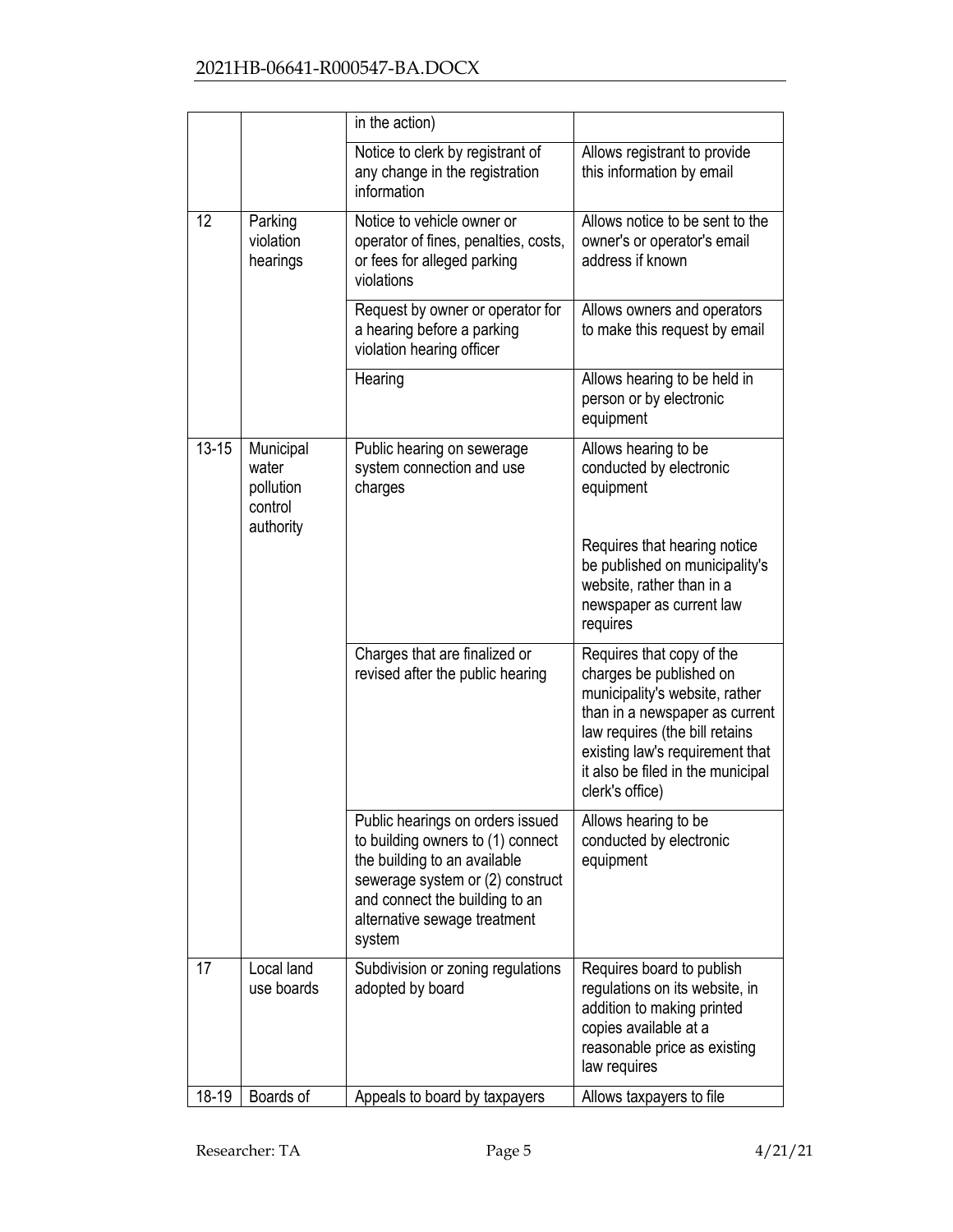|         | assessment<br>appeals                                      | aggrieved by a municipal<br>assessor's actions                                                                                                                                | appeals by email in a manner<br>the board prescribes                                                                                             |
|---------|------------------------------------------------------------|-------------------------------------------------------------------------------------------------------------------------------------------------------------------------------|--------------------------------------------------------------------------------------------------------------------------------------------------|
|         |                                                            | Board may meet to reduce a<br>taxpayer's assessment                                                                                                                           | Allows boards to hold these<br>hearings and meetings using<br>electronic equipment                                                               |
|         |                                                            | The taxpayer, or the taxpayer's<br>attorney or agent, must appear at<br>a hearing before the board before<br>it can reduce the assessment                                     | Deems the taxpayer, attorney,<br>or agent to have appeared at<br>the hearing if he or she<br>attends using electronic<br>equipment               |
| 20      | Tax<br>assessors<br>and boards of<br>assessment<br>appeals | Notice to Office of Policy and<br>Management (OPM) of deadline<br>extensions to assessors' or<br>boards' duties granted by the<br>municipal chief executive officer           | Allows notice to be provided<br>by email in a manner the OPM<br>secretary prescribes                                                             |
|         |                                                            | Request by municipality to OPM<br>for a revaluation delay                                                                                                                     | Eliminates requirement that<br>supporting information<br>provided by board of<br>assessment appeals and chief<br>executive officer be in writing |
|         |                                                            | Notice to taxpayers of<br>assessment increases in<br>municipalities for which OPM<br>authorizes a revaluation delay                                                           | Allows notice to be sent by<br>email                                                                                                             |
| $21-22$ | Renters'<br>Rebate<br>program                              | Rebate applications filed with<br>municipal assessor                                                                                                                          | Allows applications to be filed<br>electronically in a manner the<br>OPM secretary prescribes                                                    |
|         |                                                            | Appeals filed with OPM by<br>persons aggrieved by assessor's<br>decision                                                                                                      | Allows appeals to be filed<br>electronically in a manner the<br>secretary prescribes                                                             |
| 23      | Property tax<br>freeze for<br>seniors                      | Program applications                                                                                                                                                          | Requires that applications be<br>made in writing or<br>electronically in a manner the<br>municipal assessor prescribes                           |
|         |                                                            | Applicants' income tax returns                                                                                                                                                | Allows taxpayers to present an<br>electronic copy of the return                                                                                  |
|         |                                                            | Biennial notice by municipal<br>assessor to program participants<br>of reapplication requirements (by<br>law, program participants must<br>reapply to the program biennially) | Allows assessors to provide<br>notice electronically at the<br>taxpayer's option                                                                 |
| 24-25   | Property tax<br>circuit breaker                            | Affidavit filed with municipal<br>assessor stating applicant's                                                                                                                | Allows affidavit to be filed<br>electronically in a manner the                                                                                   |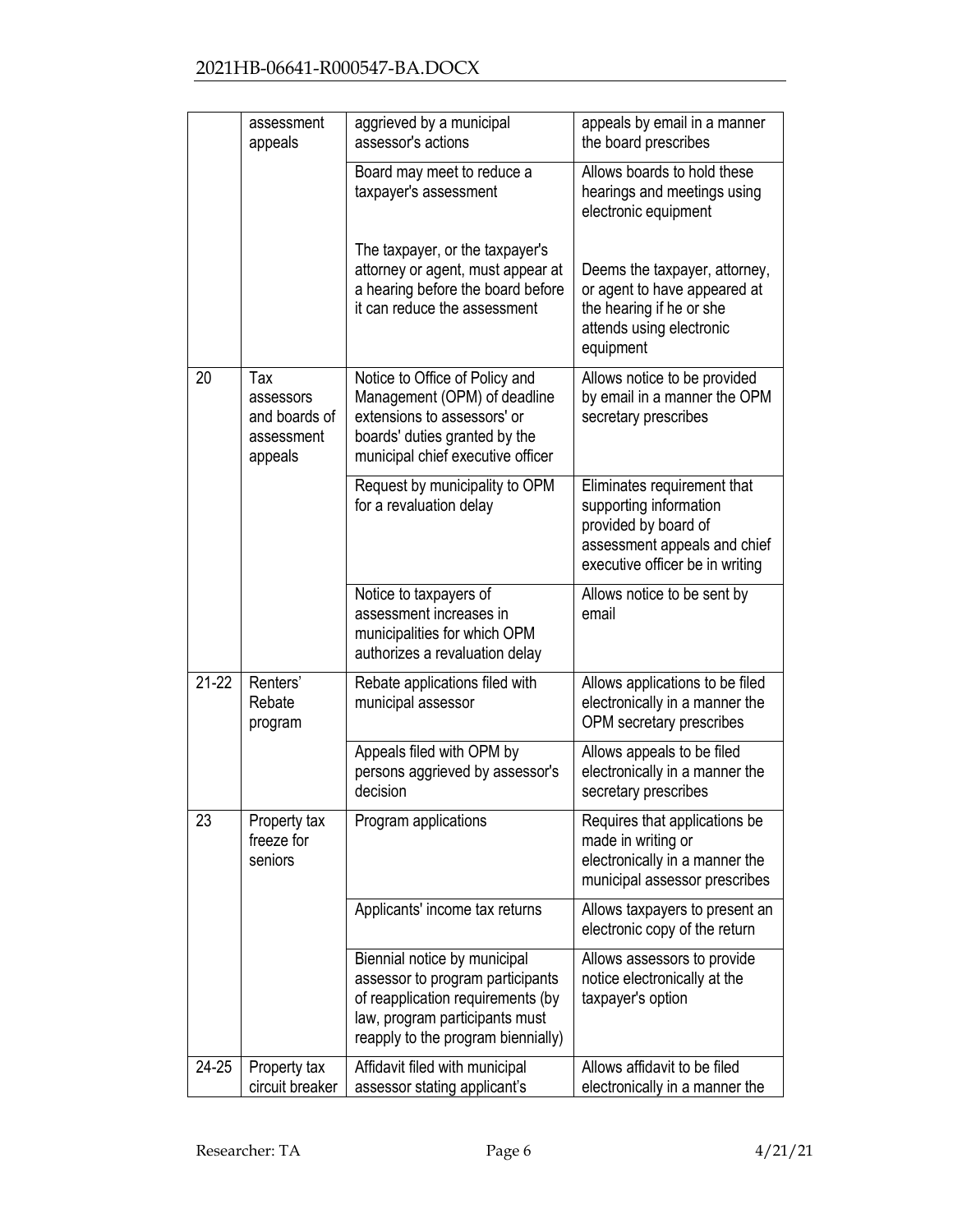|       | for seniors                               | income                                                                                                                                                                        | assessor prescribes                                                                                                                    |
|-------|-------------------------------------------|-------------------------------------------------------------------------------------------------------------------------------------------------------------------------------|----------------------------------------------------------------------------------------------------------------------------------------|
|       | and<br>homeowners<br>with<br>disabilities | Program application                                                                                                                                                           | Allows application to be<br>submitted by email in a<br>manner the OPM secretary or<br>municipal assessor (as<br>applicable) prescribes |
|       |                                           | Biennial notice by municipal<br>assessor to program participants<br>of reapplication requirements (by<br>law, program participants must<br>reapply to the program biennially) | Allows assessors to provide<br>notice electronically at the<br>taxpayer's option                                                       |
|       |                                           | Notice by grantee to municipal<br>assessor of a property transfer by<br>a grantor who was previously<br>approved for the circuit breaker                                      | Allows grantee to provide<br>notice by email in a manner<br>the assessor prescribes                                                    |
|       |                                           | Notice by tax collector to grantee<br>of any additional tax due                                                                                                               | Allows tax collector to provide<br>notice by email at the<br>grantee's option                                                          |
|       |                                           | Application to assessor for a<br>grant in lieu of a property tax<br>reduction                                                                                                 | Allows applicant to submit<br>application by email in a<br>manner the assessor<br>prescribes                                           |
|       |                                           | Appeal to the OPM secretary by<br>a person aggrieved by an<br>assessor's decision                                                                                             | Allows person to appeal by<br>email in a manner the<br>secretary prescribes                                                            |
| 26-27 | Municipal<br>building<br>permits          | Permit application                                                                                                                                                            | Requires that applications be<br>filed in person, by mail, or by<br>email, in a manner the building<br>official prescribes             |
|       |                                           | Permit applications containing<br>plans and specifications<br>previously approved by the state<br>building inspector                                                          | Allows applications to be filed<br>in person, by mail, or by email,<br>in a manner the building<br>official prescribes                 |
| 28    | Municipal<br>building<br>officials        | Appeals filed with municipal<br>board of appeals by persons<br>aggrieved by the building official's<br>decision                                                               | Allows appeals by email in a<br>manner the board prescribes                                                                            |
|       |                                           | Appeals filed with municipal chief<br>executive officer when there is no<br>board of appeals                                                                                  | Allows appeals by email in a<br>manner the chief executive<br>officer prescribes                                                       |

# **BACKGROUND**

*Related Bills*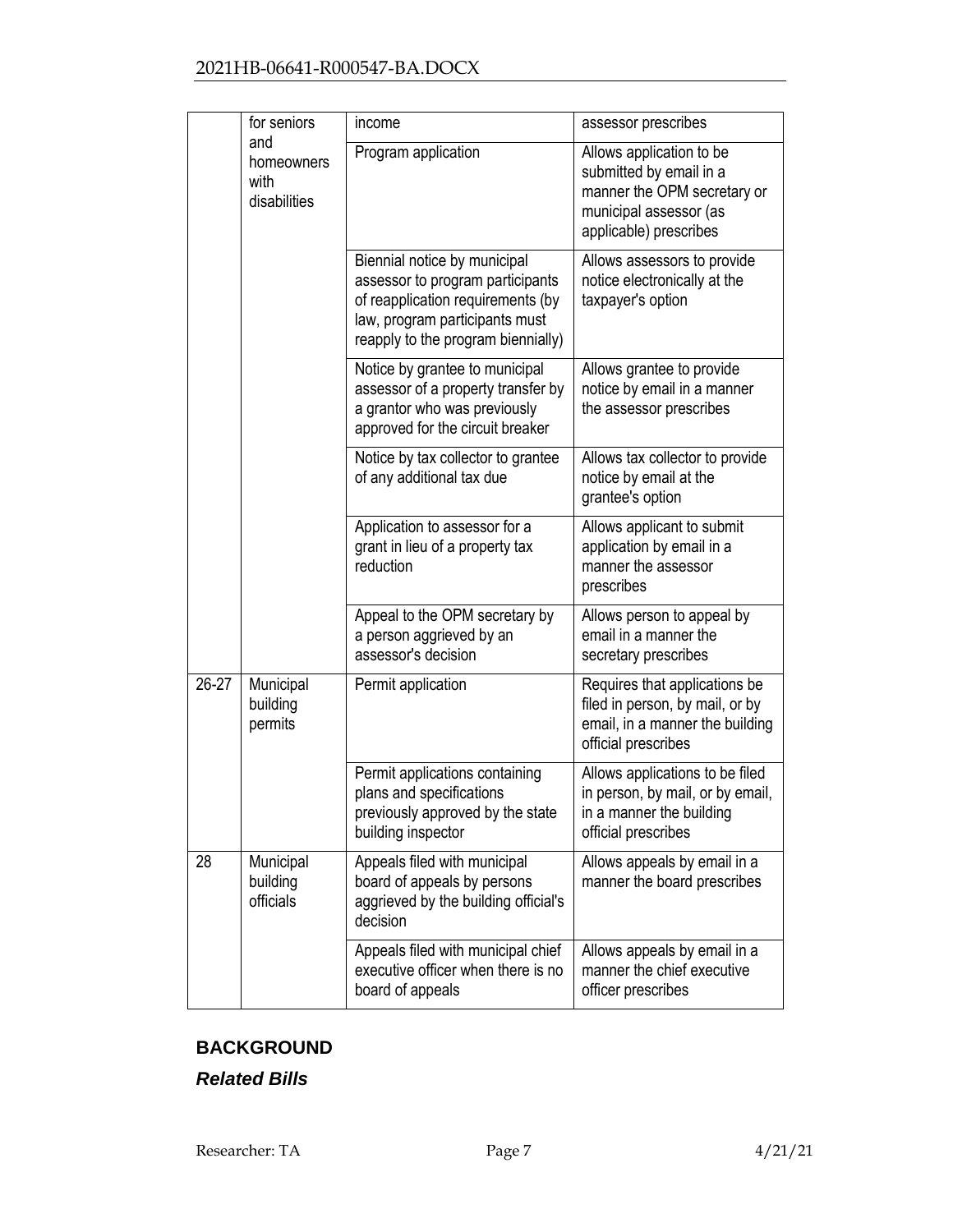sHB 6651, sSB 183 (File 441), and sSB 1074, reported favorably by the Government Administration and Elections Committee, authorize remote meetings under similar conditions as those in the bill.

sHB 6448, reported favorably by the Planning and Development Committee, authorizes remote meetings while also requiring agencies to make their meetings (including in-person meetings) accessible to the public through electronic equipment.

# *Telephone Meetings Under FOIA*

Although FOIA currently does not explicitly authorize telephone or other remotely held meetings, its definition of "meeting" includes those held by electronic equipment (CGS § 1-200(2)).

In its only advisory opinion on the subject, the Freedom of Information Commission (FOIC) advised that public agencies conducting business over the phone must comply with FOIA's open meeting requirements. According to FOIC, agencies must make sure that the public has "access to the entire proceedings taking place during the course of a meeting."

Specifically, the commission advised that the meeting must comply with at least the following:

- 1. members of the public who want to attend the meeting must be accommodated at a place where the greatest number of participating agency members are located;
- 2. people attending the meeting, including members of the public, must be able to see and inspect copies of any physical or demonstrable materials presented or used; and
- 3. all those attending the meeting, at whatever location, must be able to hear and identify adequately all participants in the proceedings, including individual remarks and votes (Advisory Opinion 41, 1980).

# **COMMITTEE ACTION**